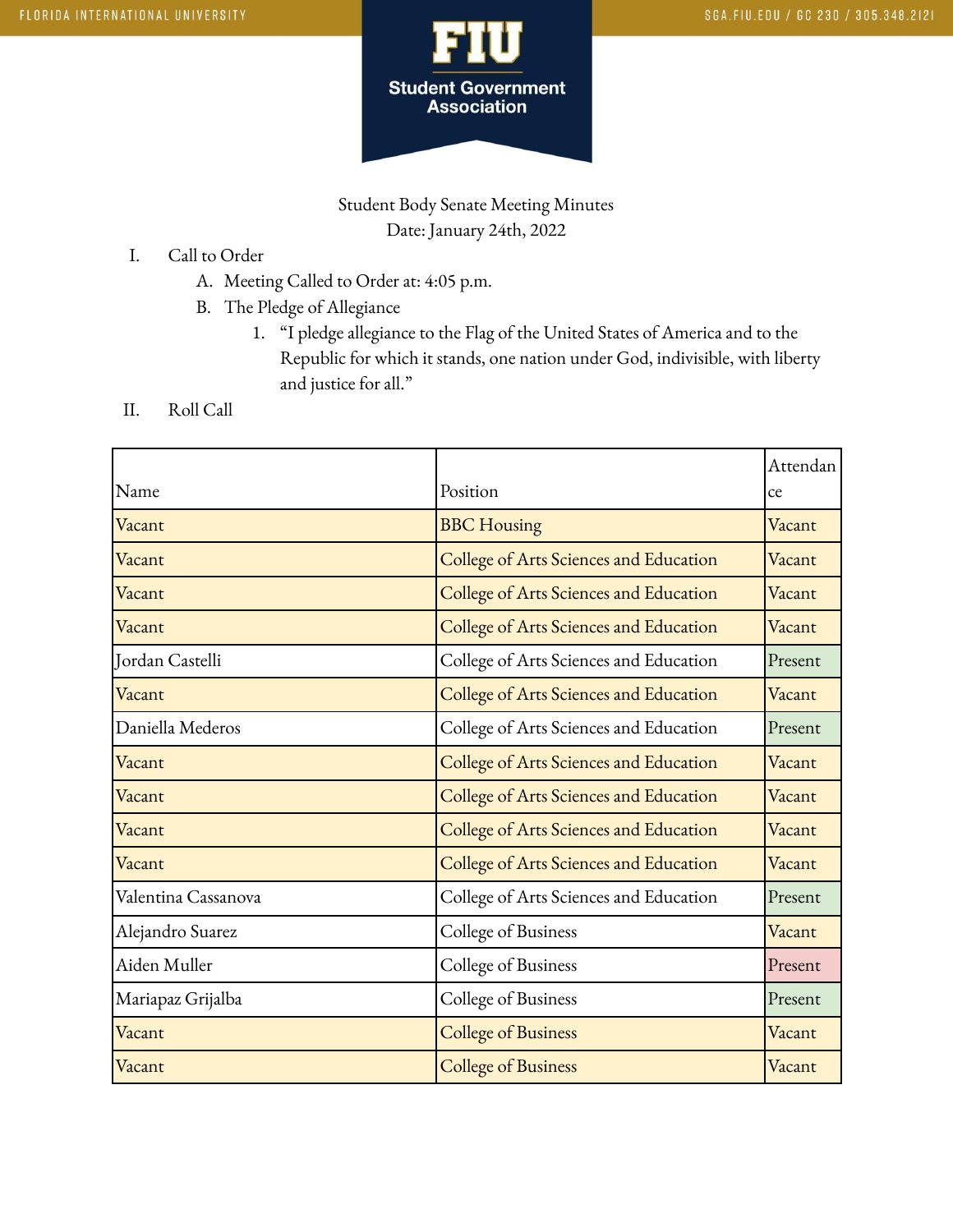| Gabriela Tovar       | College of Communication Architecture<br>and the Arts | Absent  |
|----------------------|-------------------------------------------------------|---------|
| Nicholas Ramirez     | College of Communication Architecture<br>and the Arts | Present |
| Cristhofer Lugo      | College of Engineering and Computing                  | Present |
| Fernando Melara      | College of Engineering and Computing                  | Present |
| Hervangelot Lordeus  | College of Engineering and Computing                  | Present |
| Natalie Meneses      | College of Engineering and Computing                  | Present |
| <b>Celesse Temes</b> | College of Hospitality and Tourism<br>Management      | Vacant  |
| Vacant               | College of Law                                        | Vacant  |
| Manuela Jaramillo    | College of Medicine                                   | Absent  |
| Joshua Lovo-Morales  | College of Nursing and Health Sciences                | Present |
| Tyra Moss            | College of Public Health and Social Work              | Absent  |
| Joshua Mandall       | Graduate School                                       | Present |
| Yendy Gonzalez       | Graduate School                                       | Present |
| Kehinde Alawode      | Graduate School                                       | Present |
| Karim Mostafa        | Graduate School                                       | Present |
| Kaylee Arvay         | Graduate School                                       | Vacant  |
| Jean Rodriguez       | Honors College                                        | Absent  |
| Vacant               | <b>Lower Division BBC</b>                             | Vacant  |
| Zoilo Batista        | Lower Division MMC                                    | Present |
| Jacob Bharat         | <b>MMC</b> Housing                                    | Present |
| Sebastian Aviles     | <b>MMC</b> Housing                                    | Present |
| Taylor Sokolosky     | <b>MMC</b> Housing                                    | Absent  |
| Vacant               | Online Student                                        | Vacant  |
| Alexander Sutton     | School of International and Public Affairs            | Present |
| David Luis           | School of International and Public Affairs            | Absent  |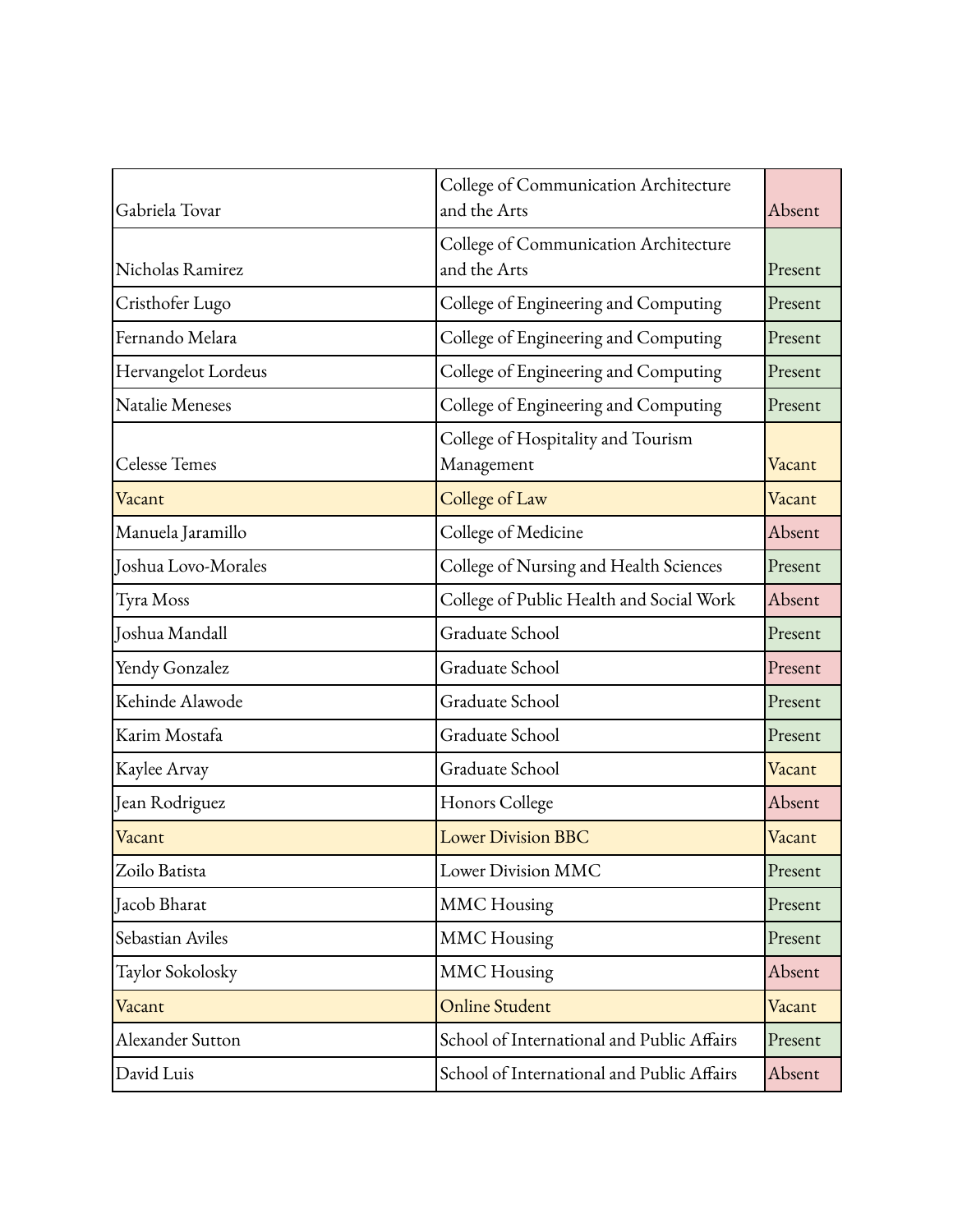| Vacant            | School of International and Public Affairs | Vacant  |
|-------------------|--------------------------------------------|---------|
| Vacant            | <b>Upper Division BBC</b>                  | Vacant  |
| Vacant            | <b>Upper Division BBC</b>                  | Vacant  |
| Rodrigo Alea      | <b>Upper Division MMC</b>                  | Present |
| Nicholas Pastrana | <b>Upper Division MMC</b>                  | Present |

- III. Approval of Minutes from Last Meeting
	- A. Senator castelli moves to approve last meetings minutes 1/18/2022. Senator sutton seconds. Motion passes
- IV. Adoption of the Agenda
	- A. Senator sutton moves to adopt todays agenda 1/24/2022. Senator castelli seconds. Motion passes.
- V. Invited Speakers
	- A. Elections Board (Anna)
		- 1. Sga elections on march 8th-9th
		- 2. More information will be posted onto the SGA instagram page

## VI. Committee Reports

- A. Appropriations Committee
	- 1. We'll be working on a specific time today to meet
- B. Graduate and Professional Student Committee
	- 1. Still scheduling meeting times
- C. University Sustainability and Innovation Committee
	- 1. Working on best time to meet this semester
- D. Health and Well-Being Committee
	- 1. Still scheduling meeting times
- E. Student Life and Academic Concerns Committee
	- 1. Meetings are on monday from 1-2pm
- F. Committee on Rules and Administration
	- 1. Meeting on thursdays at 5pm
- VII. Executive Board Reports
	- A. Student Body President
	- B. Senate President
		- 1. Office hours submissions
		- 2. Committee meeting times email me
		- 3. BBC Senate Dates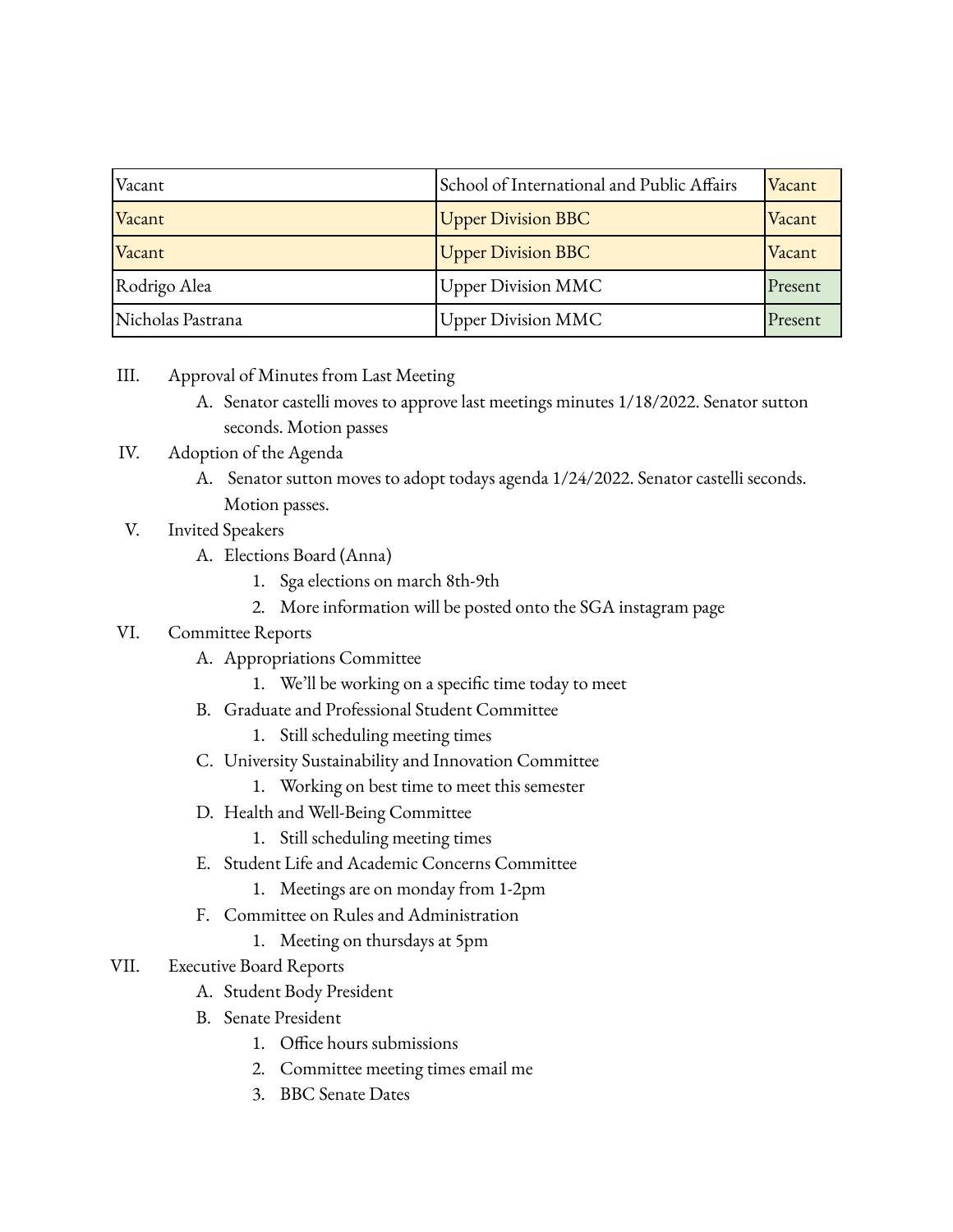- 4. Meet Your Dean Date
	- a) For the dinner we want to cater food, we plan on having a table for each college so senators can sit and eat with their deans.
- C. Senate President Pro-Tempore
	- 1. Trying to have meet your dean in person this semester
- D. Senate Floor Leader
	- 1. Tentative date for meet your dean event is march 24th
- E. Student Body Vice President
- F. Comptroller
- G. Executive Administrator
- H. Governor of the Biscayne Bay Campus
	- 1. Looking to get some events planned at BBC
	- 2. Still planning a new panel on environmental resilience
	- 3. Looking to do Day on the Bay on a friday this year! When we have a date i will send out information
	- 4. Still looking for candidates for positions at BBC, if anyone knows a friend who would be interested please have them reach out!
	- 5. Budget meetings were a success!
- I. Chief of Staff
- J. Chief Justice
- VIII. Vetoed Legislation

A.

IX. Unfinished Business

A.

- X. New Business
	- A. Confirmation of Sia Mucharla to the position of Graduate Senator
		- 1. Senator sutton moves to enter a 2 minute discussion, senator batista seconds. Motion passes
		- 2. Senator batista moves to vote by unanimous consent, senator castelli seconds. Motion passes

## XI. Public Forum

- A. Spoke on SGAs stance of President Rosenbergs resignation
- B. Showed new link called IrisBooth: a new style of photo booth that is trusted by many networking websites.
- XII. Announcements

A.

XIII. Advisor Reports